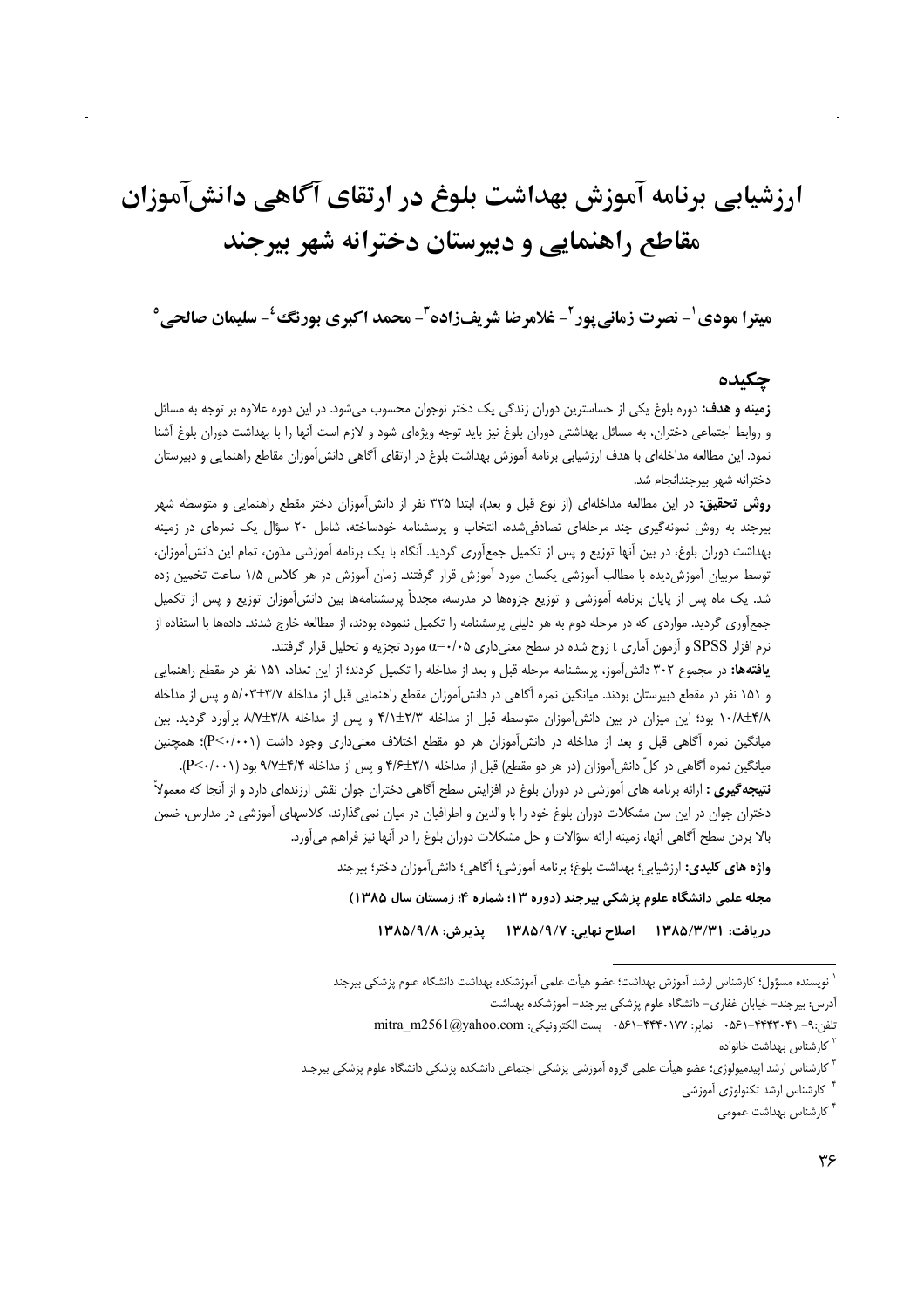#### مقدمه

بر طبق اساسنامه سازمان جهانی بهداشت (WHO)، سلامت به عنوان ارزشی فردی و اجتماعی محسوب میشود و از دیدگاه ملل و مکاتب مختلف، از مهمترین و بدیهیترین حقوق و نیازهای بشری تلقی شده است. تمامی کشورها در راستای دستیابی به سلامت، به همه گروههای مختلف جامعه توجه می کنند. از میان این گروهها، دختران نوجوان از اهمیت خاصّی برخوردار هستند؛ زیرا دختران نوجوان امروز، مادران فردا هستند و به واسطه این شرایط، قادرند نقش کلیدی در وضعیت بهداشت و سلامت خود و جامعه پیرامونشان را ایفا نمایند (۲،۱).

مقطع نوجوانی یکی از مهمترین مقاطع دوران حیات است. مقطعی که دوران بلوغ جسمی، روحی و اجتماعی در آن اتفاق می|فتد. وقایع متعددی نظیر بلوغ، ازدواج، حاملگی و … در این دوران روی میدهد. مهمترین تغییر و تحول این دوران که از اهمیت خاصی برخوردار است و به عنوان نقطه عطف زندگی نوجوان از آن یاد می گردد، بلوغ نامیده می شود (۴،۳)؛ در واقع دوران بلوغ یک مرحله بحرانی است که در گذر از زير بناي زندگي بزرگسالي فرد يي ريزي مي شود و ممکن است بسیاری از مشکلات روحی، بیماریهای عفونی و ازدواجهای ناموفق، حاملگیهای زودرس و مخاطرهآمیز، صدمات و مرگ و میر مادر و کودک و در نهایت مشکلات عدیده جسمی و روحی و روانی ریشه از این دوران داشته باشد؛ بنابراین این دوره از زندگی به عنوان زمینهساز مراحل مختلف زندگی محسوب میشود (۶٬۵). این دوران از زندگی در ارتباط با سلامتی بسیار مهم است؛ زیرا بسیاری از عادات بهداشتی فرد در این مرحله از زندگی شکل میگیرد که تأثیر مهمّی بر رفتارهای بهداشتی در بزرگسالی دارد (۷).

گرچه دوران بلوغ، مسائل و مشکلات و کیفیت گذر از این دوران در هر دو جنس دارای اهمیت است، ولی توجه به سلامت دختران در دوران بلوغ از اهمیت بیشتری برخوردار می باشد؛ زیرا دختران نوجوان علاوه بر گذار از دوران حساس

بلوغ به لحاظ جنسيت خود (زن بودن) و به تبع آن مسؤوليت و ایفای نقش مادر بودن دارای شرایط خاصی میباشند (۸).

در ایران (طبق سرشماری سال ۱۳۷۵)، نوجوانان (۱۰ تا ١٩ ساله) ١۶ ميليون نفر يا به عبارت ديگر ٢٧٪ كل جمعيت کشور را تشکیل می دهند و از این تعداد ۷۹۹۳۸۷۵ نفر یعنی ۴۵٪ را دختران تشکیل میدهند. با توجه به اختصاص درصد بالایی از جمعیت به دختران، اهمیت آموزش بهداشت آنان در برنامەھای بھداشتی کاملاً محسوس میباشد (۳).

پرداختن به بهداشت این گروه از جامعه نه فقط برای خود آنها، بلكه براى خانواده، جامعه و نسل آينده نيز سودمند خواهد بود و توجه به مشکلات آنها در واقع سرمایه گذاری در جهت توسعه ملّى است. متأسفانه در عمل، برنامههاى بهداشتی زنان بیشتر اوج سنین باروری و تولید مثل را تحت پوشش قرار میدهند و به نیازهای بهداشتی دختران نوجوان اهمیت لازم داده نمی شود و نوجوانان دختر مانند حلقه مفقود شدهای به فراموشی سیرده شدهاند؛ در حالی که دختر نوجوان در مسیر رشد و تکامل خود بخصوص در دوران بلوغ تا ازدواج و بعد از آن در معرض مشکلات جسمی، روانی و اجتماعی بسیار قرار میگیرند. با این وجود هنوز در برخی از جوامع دختران، قربانی انبوهی از سنتهای غلط حاکم بر جامعه خود هستند؛ به طوری که به بهداشت، تغذیه و آموزش آنها در مقایسه با پسران بهای کمتری داده می شود و با وجود این دختران از بدو تولد از امتیاز زیستی خاصی برخوردارند که آنها را در مقابل عفونت و سؤء تغذیه مقاومتر از پسران می سازد؛ اما به دلیل وجود مشکلات و عدم تأمین نیازهای بهداشتی، این امتیاز زیستی به مرور از بین می رود. از این رو یکی از اهداف یونیسف حمایت از دختران است که شامل اولویتدادن به نیازهای بهداشتی و تغذیهای دختران در دوره نوجوانی مے باشد (۹).

عوارض و مشکلات دوران بلوغ به راحتی قابل پیشگیری هستند و آموزش بهداشت مهمترین و اساسی ترین گام در جهت پیشگیری و رفع مشکلات این دوران میباشد. این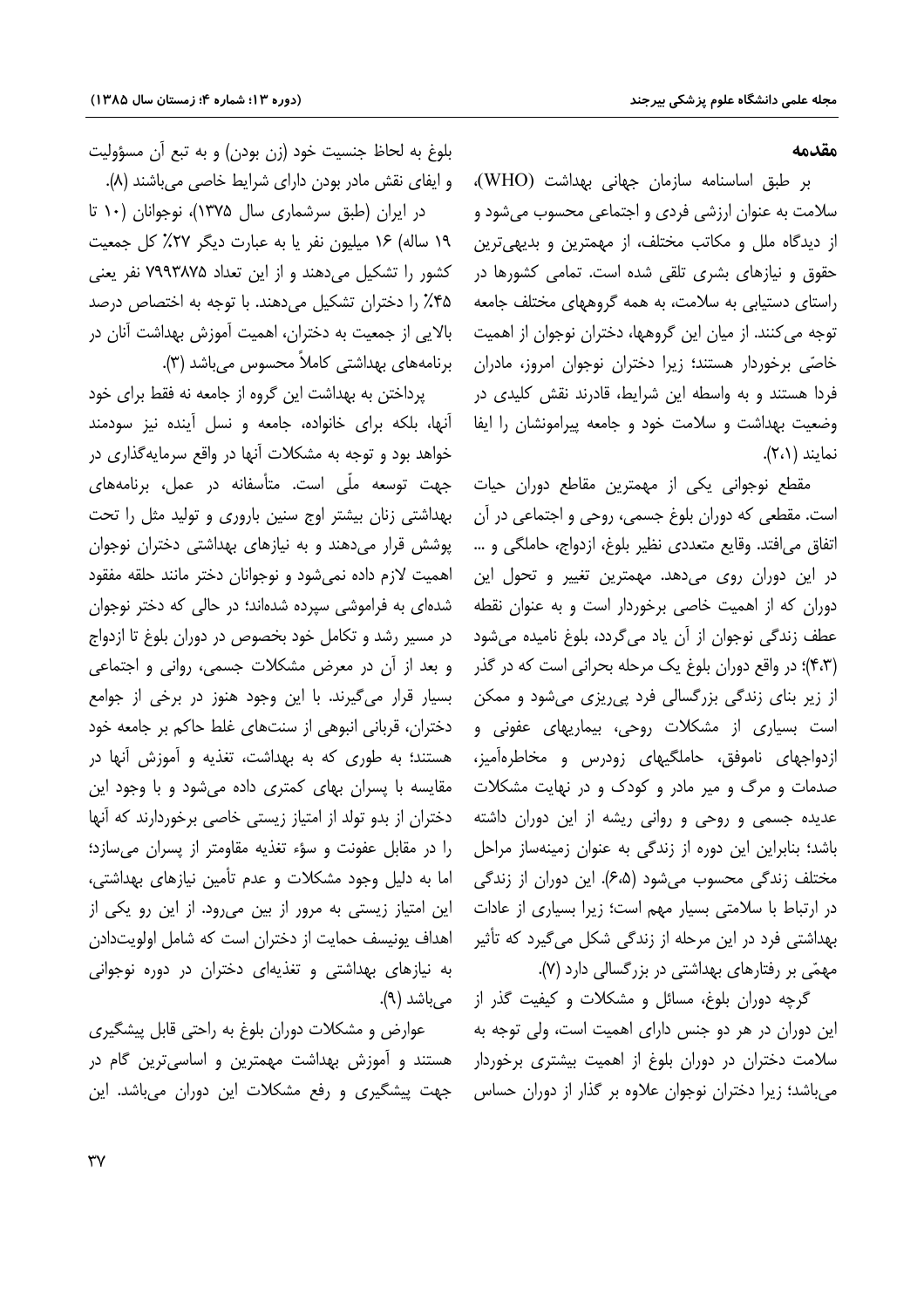میترا مودی و همکاران

آموزش بایستی در آگاهسازی در زمینه مسائل جسمی، روانی و اجتماعی دوران بلوغ (۱۱،۱۰) و در سه محور خانواده، مدرسه و آموزش همگانی صورت بگیرد. خانواده و مدرسه دو نهاد هستند که بیشترین تأثیر را در شکل گیری رفتارهای بهداشتی نوجوان دارند و در واقع رفتار نوجوان بازتابی از عملکرد این دو نهاد میباشد و هر دو نهاد مدرسه و خانواده بایست*ی* در آموزش مسائل بلوغ به نوجوانان سهيم باشند. خانواده به عنوان اولین واحد اجتماعی مهمترین نقش را در آموزش و انتقال رفتارهای بهداشتی به اعضای خانواده دارد؛ گرچه هر یک از اعضای خانواده در آموزش مسائل دوران بلوغ به نوجوانان نقش خود را دارند اما جایگاه مادر در این زمینه بارزتر از دیگران است و بیشتر دختران نوجوان رفتارهای بهداشتی را از مادران خود یاد میگیرند. دختران نوجوان به علت نزدیکی و همراهی بیشتر با مادر، بیشترین تأثیر را از وی می *گ*یرند. تحقیقات نشان میدهند که دختران در مورد تغییرات جسمی و دوران بلوغ، از خانواده و بویژه از مادران مطالبي را ياد مي گيرند (١٢،١١).

از طرفی مدارس نیز در کسب رفتارهایی در ارتباط با آموزش مسائل بلوغ نقش مهمی دارند و مسؤولیت ارائه آموزشهای کافی در ارتباط با بلوغ دختران پس از خانواده به عهده آنان می باشد. بررسیها نشان دادهاند که بیشتر پدران و ماردان، مربیان و نوجوانان از مسائل بهداشتی دوران بلوغ آگاهی ندارند؛ در حالی که نوجوانان به علت بروز تغییرات جسمی و روانی در این دوران با انبوهی از سؤالات روبهرو میشوند و به طور طبیعی نیازهای جسمی فراوانی دارند که بایستی به آنها یاسخ داده شود.

نوجوان حق دارد اطلاعاتی در مورد تغییرات بلوغ به دست آورد و بداند برايش چه اتفاقى افتاده است. بالطبع وظيفه والدین و مربیان است که به این سؤالات پاسخ منطقی و معقولي بدهند. اغلب والدين به دليل شرم و حيا و يا عدم آگاهی، نمی توانند در زمینه بلوغ و مسائل جنسی با نوجوانان خود صحبت و یا او را راهنمایی کنند؛ بر این اساس مطالعه

حاضر با هدف افزایش سطح آگاهی دانشآموزان دختر راهنمایی و متوسطه شهر بیرجند نسبت به بهداشت دوران بلوغ و بررسی تأثیر آموزش در ارتقای سطح أگاهی و سلامت دانش آموزان دختر طراحی گردید.

# روش تحقيق

این مطالعه مداخلهای (از نوع قبل و بعد) بر روی ۳۲۵ نفر از دانش آموزان دختر راهنمایی و متوسطه شهر بیرجند که به روش نمونهگیری چند مرحلهای تصادفیشده انتخاب شدند، انجام شد. مدارس شهر بيرجند از نظر وضعيت جغرافيايي به چهار منطقه تقسیمبندی و در هر منطقه به صورت تصادفی ساده دو مدرسه راهنمایی و دو مدرسه متوسطه انتخاب و در هر مدرسه از هر پایه تحصیلی یک پایه به صورت تصادفی انتخاب و به صورت تصادفی سیستماتیک متناسب با حجم نمونه دانش آموزان انتخاب و وارد مطالعه شدند.

برای جمعآوری دادهها از پرسشنامه خودساخته که بر اساس اهداف دوره آموزشی تنظیم شده و شامل ۲۰ سؤال چندگزینهای یک نمرهای برای سنجش آگاهی بود، استفاده شده؛ روایی این پرسشنامه توسط تعدادی از اعضای هیأت علمی مورد تأیید قرار گرفت.

بعد از انتخاب نمونه، پرسشنامه در بین افراد مورد مطالعه در هر مدرسه در یک مکان مناسب توزیع و پس از تکمیل جمع آوري گرديد. آنگاه با يک برنامه آموزشي مدوّن، تمام دانش آموزان در مدارس راهنمایی و متوسطه توسط مربیان آموزش دیده با محتوای آموزشی یکسان آموزش دیدند. زمان .<br>آموزش در هر کلاس در دو جلسه ۴۵ دقیقهای تنظیم و همزمان با برگزاری کلاسهای آموزشی جزوه آموزشی در زمینه موضوع مورد بحث در بین دانش آموزان توزیع گردید.

یک ماه پس از پایان مداخله آموزشی در هر مدرسه، پرسشنامه مرحله اول در بین دانش آموزانی که به عنوان نمونه انتخاب شده بودند، در یک مکان مناسب توزیع و پس از تکمیل جمعآوری گردید. مواردی که به هر دلیلی در مرحله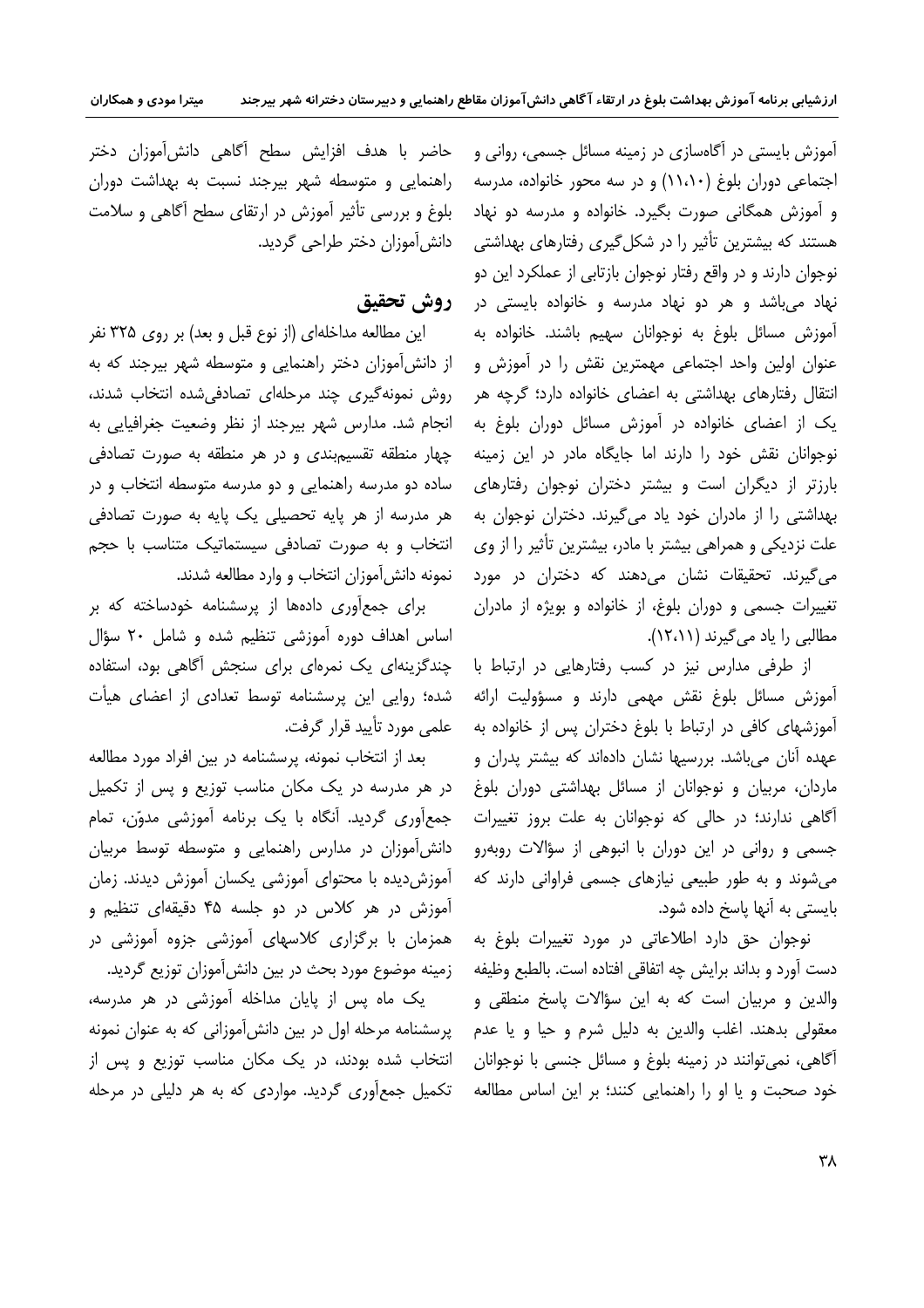مقطع راهنمایی ۵/۷۷ نمره، در دانش آموزان مقطع متوسطه

۴/۶ نمره و در کل دانش آموزان ۵/۱ نمره افزایش یافت که

میانگین نمره آگاهی دانش[موزان در زمینه بهداشت

دوران بلوغ قبل از اجرای برنامه آموزشی ۴/۷ بود که پس از

اجرای برنامه آموزشی به ۹/۷ افزایش یافت. در دانشآموزان

دختر مقطع راهنمایی نمره آگاهی از ۵/۰۳ به ۱۰/۸ و در

دانش آموزان مقطع دبیرستان از ۴/۱ به ۸/۷ افزایش یافت.

اختلاف میانگین های برآوردشده قبل و بعد از آموزش از نظر

آماری اختلاف معنی داری نشان داد که نشانگر افزایش

مطلوب در میزان آگاهی دانش آموزان در زمینه بهداشت دوران

در مطالعه ذبیحی نیز آموزش بر میزان آگاهی

دانش آموزان در رابطه با بهداشت بلوغ تأثیر مثبت داشت و

بین میزان آگاهی دانش آموزان در رابطه با بهداشت بلوغ قبل

و بعد از آموزش رابطه معنی داری گزارش شد (P<٠/٠٠١)

این اختلافها از نظر آماری معنی دار بود.

ىحث

بلوغ ميباشد.

دوم پرسشنامه را تکمیل نکرده بودند، از مطالعه حذف شدند. در نهایت ۳۰۲ دانش آموز پرسشنامه قبل و بعد از مداخله را تکمیل کردند و مورد بررسی قرار گرفتند.

دادهها با استفاده از نرمافزار SPSS و آزمون t زوج شده در سطح معنی داری ۵+۰+=c مورد تجزیه و تحلیل قرار گر فتند.

## بافتهها

در این مطالعه دادههای ۳۰۲ دانش[موز مقطع راهنمایی و متوسطه شامل ۱۵۱ دانشآموز مقطع راهنمایی (۵۰٪) و ۱۵۱ دانش آموز مقطع متوسطه (۵۰٪) مورد بررسی قرار گرفت.

میانگین سنی در دانش[موزان مقطع راهنمایی ١/١±١/١٩ و در دانش آموزان مقطع متوسطه ١/٣±١/٣ سال برآورد گردید. اختلاف آماری معنیداری در میانگین نمره آگاهی دانش آموزان مقطع راهنمایی و متوسطه قبل و بعد از مداخله مشاهده گردید (جدول ۱).

همچنین در کل ۳۰۲ دانش آموز مورد مطالعه نیز نمره آگاهی قبل و بعد از مداخله اختلاف آماری معنیداری را نشان داد (جدول ۲).

میانگین نمره آگاهی قبل و بعد از مداخله در دانش آموزان

| اًزمون اًماری t زوجشده  |                         |                             | میانگین و انحراف معیار                               | فراواني | أگاهى         | شاخص أماري<br>مقطع تحصيلى |
|-------------------------|-------------------------|-----------------------------|------------------------------------------------------|---------|---------------|---------------------------|
| $P<\cdot/\cdot\cdot$ \* | $df = \lambda \Delta$ . | $t = \frac{\gamma}{\gamma}$ | $\Delta/\cdot\Upsilon\pm\Upsilon/\Upsilon$           | ۱۵۱     | قبل از مداخله | راهنمايي                  |
|                         |                         |                             | <b>\</b> -/ \__\_\                                   | ۱۵۱     | بعد از مداخله |                           |
| $P<\cdot/\cdot\cdot$ *  | $df= \Delta \cdot$      | $t=11/9$                    | $\frac{1}{2}$                                        | ۱۵۱     | قبل از مداخله | متوسطه                    |
|                         |                         |                             | $\lambda$ / $\gamma \pm \gamma^{\prime}$ / $\lambda$ | ۱۵۱     | بعد از مداخله |                           |

جدول ١- مقايسه ميانگين نمره أگاهي قبل و بعد از مداخله در دانش[موزان مقطع راهنمايي و متوسطه

 $.(\gamma \gamma)$ 

\*در سطح ۵+/۰=a معنىدار است.

| جدول ۲- مقایسه میانگین نمره آگاهی قبل و بعد از مداخله آموزشی در دانش[موزان مورد مطالعه |  |  |  |
|----------------------------------------------------------------------------------------|--|--|--|
|----------------------------------------------------------------------------------------|--|--|--|

| نتیجه أزمون أماری t زوج شده |           |                        | انحراف معيار            | ميانگين | فراوانی                       | شاخص<br>زمان مداخله |  |  |
|-----------------------------|-----------|------------------------|-------------------------|---------|-------------------------------|---------------------|--|--|
| $P<\cdot/\cdot\cdot$ \*     | $df=10$ . | $t = \frac{1}{\gamma}$ | $\mathbf{r}/\mathbf{v}$ | ۴۱۶     | $\mathbf{r} \cdot \mathbf{r}$ | قبل از مداخله       |  |  |
|                             |           |                        | ۴/۴                     |         |                               | بعد از مداخله       |  |  |
|                             |           |                        |                         |         |                               |                     |  |  |

در سطح ۰/۰۵ =α معنی دار است.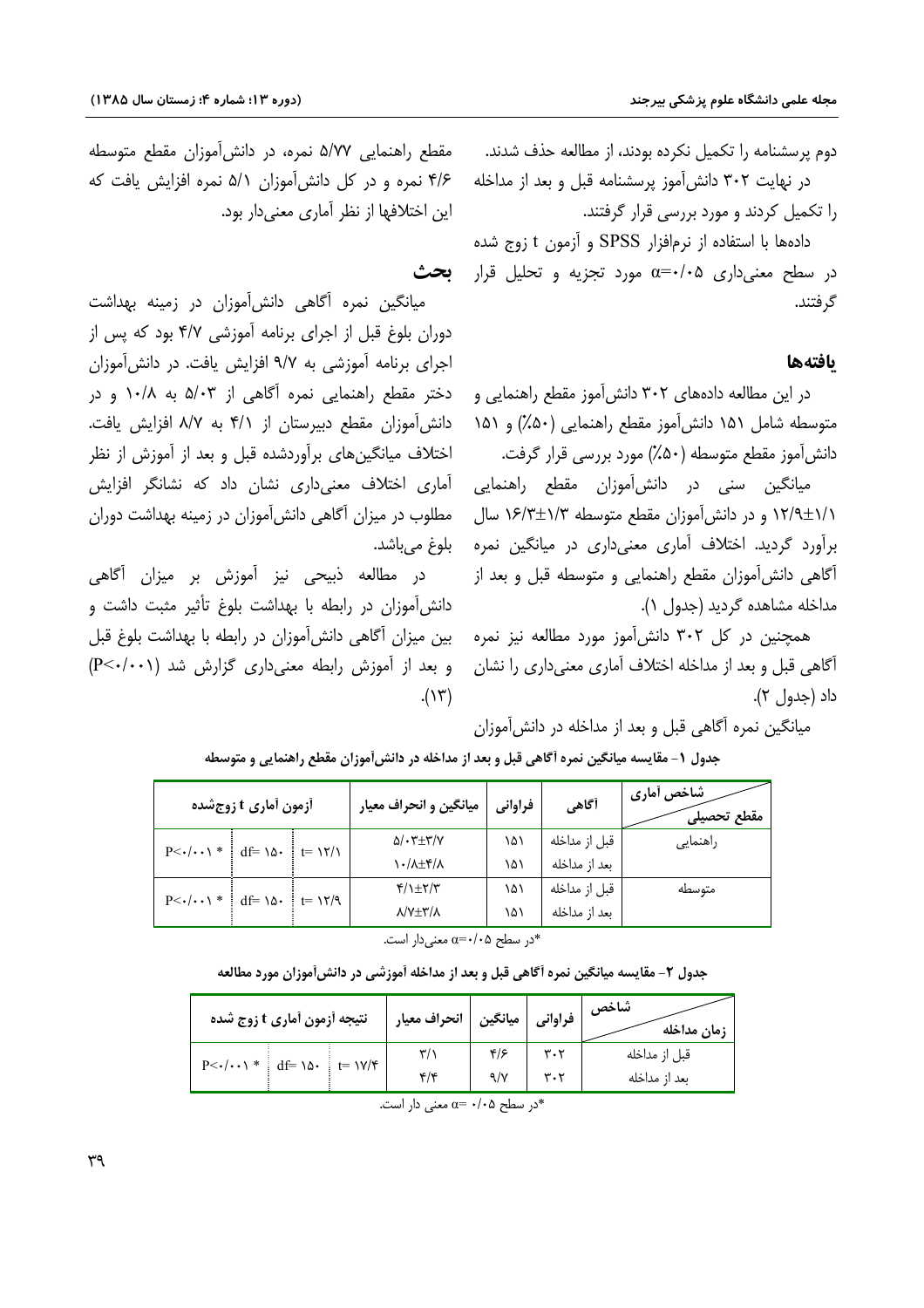میترا مودی و همکاران

آگاهی دختران دانش آموز نسبت به مسائل بلوغ و اصلاح

رفتارهای بهداشتی اطلاعات صحیح از طریق آموش مشاوره

و در اختیار دادن کتب و جزوات آموزشی به آنها منتقل شود.

در همین راستا سازمان بهداشت منطقه مدیترانه شرقی جهت

بهداشت به نوجوانان از طریق مدارس و خدمات بهداشت

مدارس برای مراقبتهای بهداشتی در سطوح اول و دوم

ییشگیری برای تمام دانش آموزان و بهداشت مادر و کودک

با توجه به نقش آموزش بهداشت در ارتقای سطح آگاهی

که در نهایت می تواند به تغییر رفتار و بهبود عملکرد منجر شود، توصیه می شود برنامههای آموزشی بر اساس نیازهای

گروههای مختلف و بویژه دختران و مادران در دستور کار

 $(5 \cdot)$ برای همه نوجوانان صورت گیرد

مطالعات مشابه دیگر نیز مؤید تأثیر آموزش بر افزایش محسوسی بر نحوهٔ برخورد صحیح دختران با تغییرات این میزان آگاهی در رابطه با بهداشت بلوغ است (۱۴–۱۶)؛ در دوره و تصحیح رفتارهای بهداشتی آنها دارد (۱۹)؛ با توجه به سه مطالعه اخیر نیز اختلاف معنی۱داری در میزان آگاهی ِ یافتههای این پژوهش لازم است در جهت ارتقای سطح دانش آموزان قبل و بعد از مداخله آموزشی در زمینه بهداشت دوران بلوغ گزارش گردید.

زمان تكليف از شيرينترين لحظات زندگي هر دختر نوجوان مي باشد. همزمان با شروع زمان تكليف، بلوغ در دختران شکل می گیرد. در این دوره به دلیل تغییرات جسمی، ارتقای بهداشت نوجوانان اظهار میدارد که آموزش مستمر روانی و اجتماعی نیاز به ارتقای سطح آگاهی نوجوان میباشد تا خطری سلامتی وی را تهدید نکند. آگاهی دختران از رعايت نکات بهداشتي در دوران بلوغ، مي تواند نقش مؤثري در عملکرد آنها داشته باشد و بسیاری از مشکلات بعدی را در آنها کاهش دهد. دختران جوان به دلیل شرم و حیایی که در این زمینه دارند، معمولاً مشکلات دوران بلوغ خود را با مادران خود در میان نمی گذارند؛ آموزش از مؤثرترین اهداف برای ایجاد تغییر رفتار است و دختران و پسران جوان برای اتخاذ تصمیم و انتخاب رفتارهای مثبت در زندگی خود نیازمند دریافت آگاهی و مهارتهای زندگی هستند (۱۸،۱۷).

بررسیها نشان می دهد که آموزش مسائل بلوغ، تأثیر عبرنامه های ارتقای سلامت قرار گیرد.

### منابع:

١– هيو هاوز. ارتقاى بهداشت در مدارس. ترجمه سعيدى:زاد م. كاوهزاده ف، پوراسلامى م، رفيعىفر ش. چاپ اول. تهران: يونيسف (صندوق كودكان ملل متحد)؛  $\lambda r \lambda$ 

۲– معاونت بهداشتی دانشگاه علوم پزشکی سمنان. زیر نظر و راهنمایی ملکافضلی ح. چاپ اول. تهران: تبلیغات شهر؛ ۱۳۸۰.

۳- مرندی س ع. سلامت در جمهوری اسلامی ایران. چاپ اول. تهران: یونیسف؛ ۱۳۷۷.

4- Edelman C, Lium M, Carole L. Health promotion through out the lifespan. St. Louis: Mosby; 1998.

نتيجه گېري

5- Katica LG, Dekovic M, Opacic G. Pubertal status, interaction with significant others and self- esteem of adolescent girls. Adolescence. 1994: 29 (115): 691-95.

6- Pietila AM, Hentinen M, Myhrman A. The health behaviour of northern Finnish men in adolescence and adulthood. Int J Nurs Stud. 1995; 32 (3): 325-38.

٧- وزارت بهداشت، درمان و آموزش پزشكي. بهداشت نوجوانان: راهنماي والدين و مربيان. چاپ اول، تهران: وزارت بهداشت، درمان و آموزش پزشكي، حوزه معاونت بهداشتی (اداره کل بهداشت خانواده)؛ ۱۳۷۶.

8- World Health Organization. Women Health across age and frontier. Geneva: 1992: 25.

۹– یونیسف. وضعیت کودکان جهان در سال ۱۹۹۱. مجله بهداشت جهان. ۱۳۷۳؛ ۶۰ ۱۵.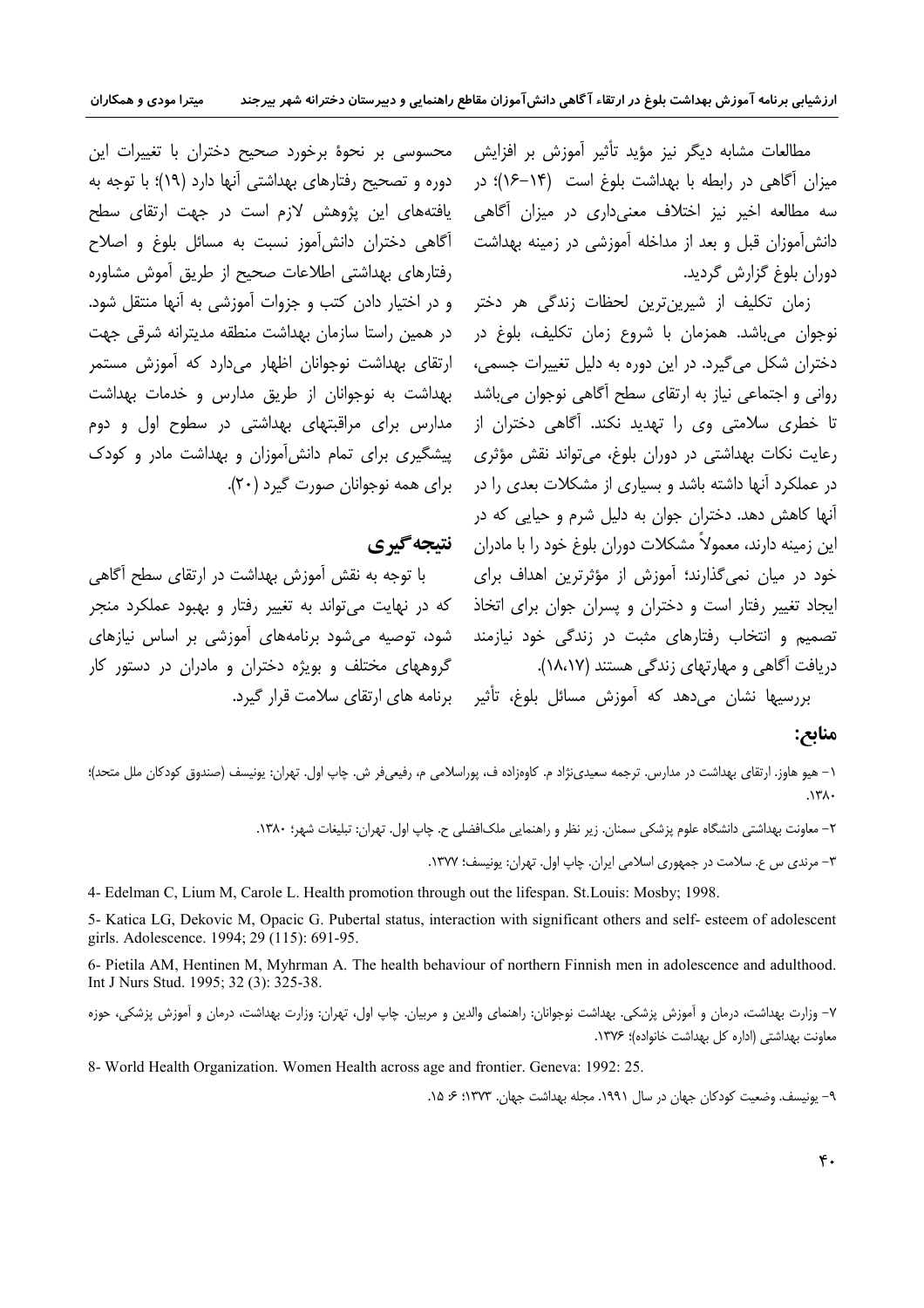۱۰– اسکندری منیژه. بررسی تأثیر مشاوره با مادران بر رفتارهای بهداشتی دختران در دوران قاعدگی در مدارس راهنمایی دخترانه شهر ارسنجان، [پایاننامه کارشناسی ارشد] دانشگاه تربیت مدرس، ۱۳۷۷.

11- Kaplan Elaine Bell. Women's perceptions of the adolescent experience. Adolescence. 1997; 32 (127): 715-32. 12- Koff E, Rierdan J. Preparing girls for menstruation recommendation from adolescent girls. Adolescence. 1995; 30  $(120): 798-811.$ 

١٣ - ذبيحي ع. بررسي تأثير آموزش بر ميزان آگاهي و عملكرد دانشآموزان دختر در رابطه با بهداشت بلوغ. مجله دانشگاه علوم پزشكي بابل. ١٣٨١؛ سال ۴ (شماره ۳): ۶۲–۶۲

۱۴ – قهرمانی ل، حیدرنیا ع، بابایی غ، نظری م. بررسی میزان تأثیر آموزش بهداشت بلوغ جسمی بر رفتارهای بهداشتی دختران مدارس راهنمایی شهر چابهار. دومین همایش سراسری آموزش و ارتقای سلامت زاهدان. ۱۳۸۴. ۱۵–۱۷ آذر ماه. صفحه ۶

۱۵– جهاندیده آ. بررسی تأثیر آموزش بهداشت دوران بلوغ بر میزان آگاهی، نگرش و عملکرد دختران ۱۰–۱۴ ساله و آگاهی و نگرش مادران آنها در شهر کرند غرب در سال ۱۳۷۹. دومین کنگره بهداشت عمومی و طب پیشگیری. کرمانشاه. ۱۳۸۰.

۱۶– فیروزان آ. بررسی میزان تأثیر آموزش بهداشت بر رفتارهای بهداشتی دختران نوجوان در دوره عادت ماهیانه. [پایاننامه کارشناسی ارشد آموزش بهداشت]. دانشگاه ترست مدرس،۱۳۸۰.

17- UNFPA. Partners for change. Enlisting man in HIV/ AIDS prevention. New York; USA: 2000.

18- WHO, UNFPA.UNICEF. Programming for adolescent and development. Geneva. 1999; p:21.

۱۹– سهرابی ث. بررسی آگاهی، نگرش و رفتارهای بهداشتی دختران دانش آموز در دوران بلوغ (شهر کرد–۱۳۷۶). مجله بهداشت جهان. انتشارات مرکز نشر دانشگاهی. ۱۳۷۸: ۱۳ (۰):۳۸-۴۱.

٢٠- دوستدار صنايع م. آموزش بهداشت نوجوانان در منطقه مديترانه شرقى. مجله بهداشت جهان. انتشارات مركزنشر دانشگاهى. ١٣٧٨؛ ١٣ (٢): ٥٢.